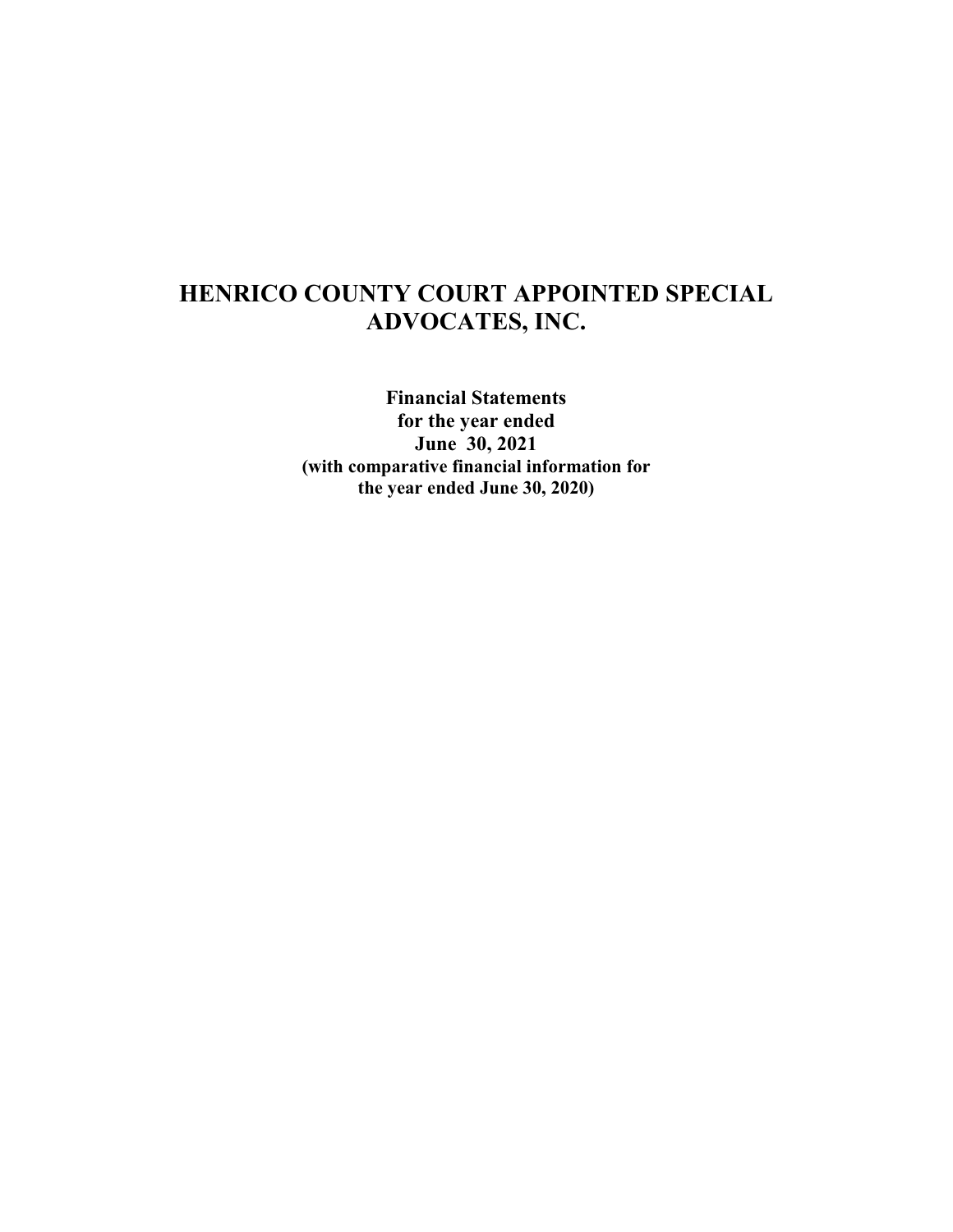# **HENRICO COUNTY COURT APPOINTED SPECIAL ADVOCATES, INC.**

# **Contents**

|                                         | Page     |
|-----------------------------------------|----------|
| Independent Auditor's Report            | 1        |
| <b>Statement of Financial Position</b>  | 2        |
| <b>Statement of Activities</b>          | 3        |
| <b>Statement of Cash Flows</b>          | 4        |
| <b>Statement of Functional Expenses</b> | 5        |
| <b>Notes to Financial Statements</b>    | $6 - 10$ |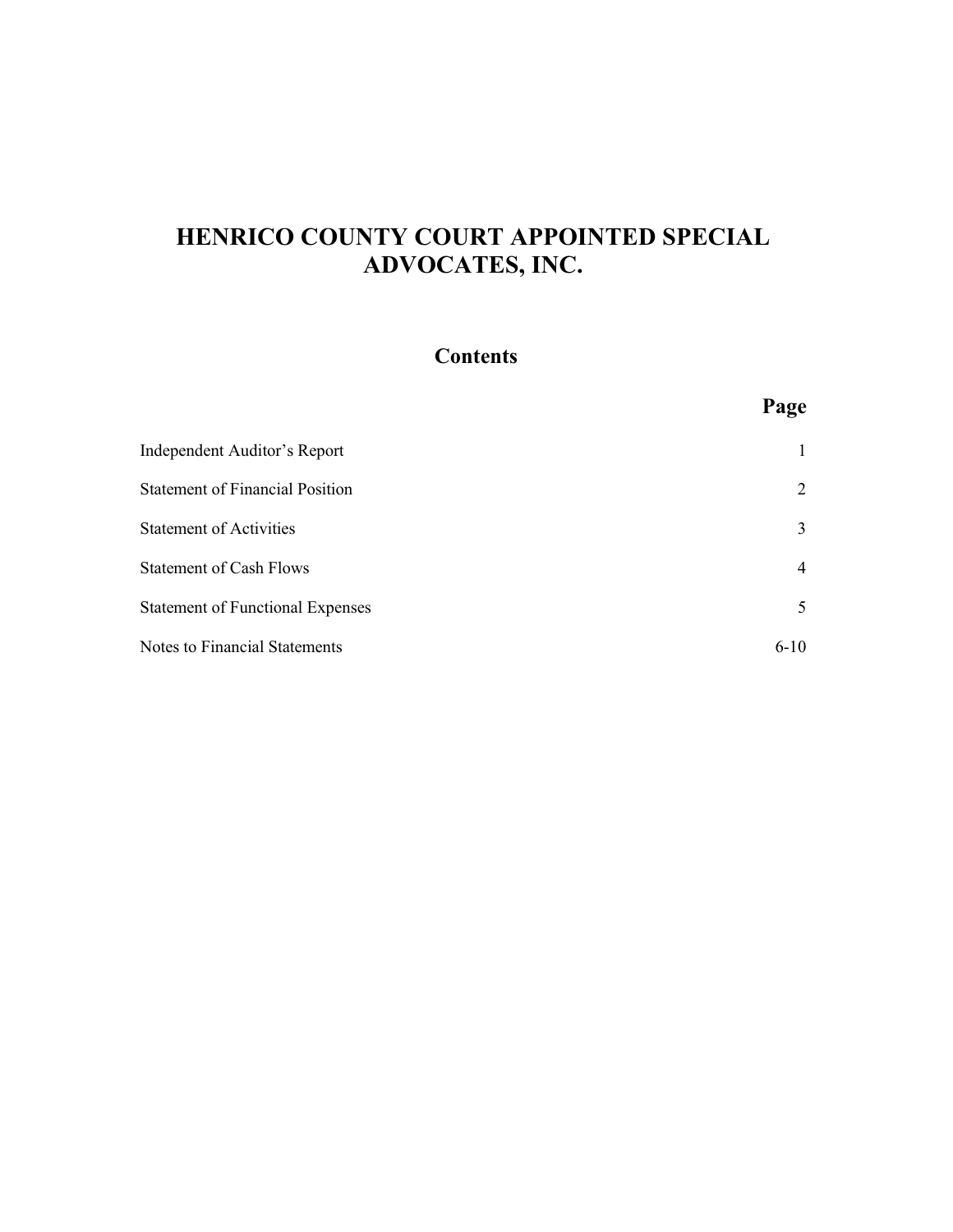# **Frank Barcalow CPA, P.L.L.C. Certified Public Accountant**

Independent Auditor's Report

The Board of Directors Henrico County Court Appointed Special Advocates, Inc. Henrico, Virginia

### *Report on the Financial Statements*

We have audited the accompanying financial statements of Henrico County Court Appointed Special Advocates, Inc. (a nonprofit organization), which comprise the statement of financial position as of June 30, 2021 and the related statements of activities, cash flows and functional expenses for the year then ended and the related notes to the financial statements.

#### *Management's Responsibility for the Financial Statements*

Management is responsible for the preparation and fair presentation of these financial statements in accordance with accounting principles generally accepted in the United States of America; this includes the design, implementation, and maintenance of internal control relevant to the preparation and fair presentation of financial statements that are free from material misstatement, whether due to fraud or error.

### *Auditor's Responsibility*

Our responsibility is to express an opinion on these financial statements based on our audit. We conducted our audit in accordance with auditing standards generally accepted in the United States of America. Those standards require that we plan and perform the audit to obtain reasonable assurance about whether the financial statements are free of material misstatement. An audit involves performing procedures to obtain audit evidence about the amounts and disclosures in the financial statements. The procedures selected depend on the auditor's judgment, including the assessment of the risks of material misstatement of the financial statements, whether due to fraud or error. In making those risk assessments, the auditor considers internal control relevant to the entity's preparation and fair presentation of the financial statements in order to design audit procedures that are appropriate in the circumstances, but not for the purpose of expressing an opinion on the effectiveness of the entity's internal control. Accordingly, we express no such opinion. An audit also includes evaluating the appropriateness of accounting policies used and the reasonableness of significant accounting estimates made by management, as well as evaluating the overall presentation of the financial statements.

We believe that the audit evidence we have obtained is sufficient and appropriate to provide a basis for our audit opinion.

### *Opinion*

In our opinion the financial statements referred to above present fairly, in all material respects, the financial position of Henrico County Court Appointed Special Advocates, Inc. as of June 30, 2021 and changes in their net assets and their cash flows for the year ended June 30, 2021 in conformity with accounting principles generally accepted in the United States of America.

### *Report on Summarized Comparative Information*

We have previously audited the Henrico County Court Appointed Special Advocates, Inc. financial statements, and our report dated October 8, 2020, expressed an unqualified opinion on those financial statements. In our opinion, the summarized comparative information presented herein as of and for the year ended June 30, 2020, is consistent, in material respects, with the audited financial statements from which it has been derived.

Frank Barcalow CPA, P.L.L.C.

Frank Barcalow CPA, P.L.L.C. Richmond, Virginia September 10, 2021

ph: 757.220.6626 fax: 757.220.2241 Members American Institute of Certified Public Accountants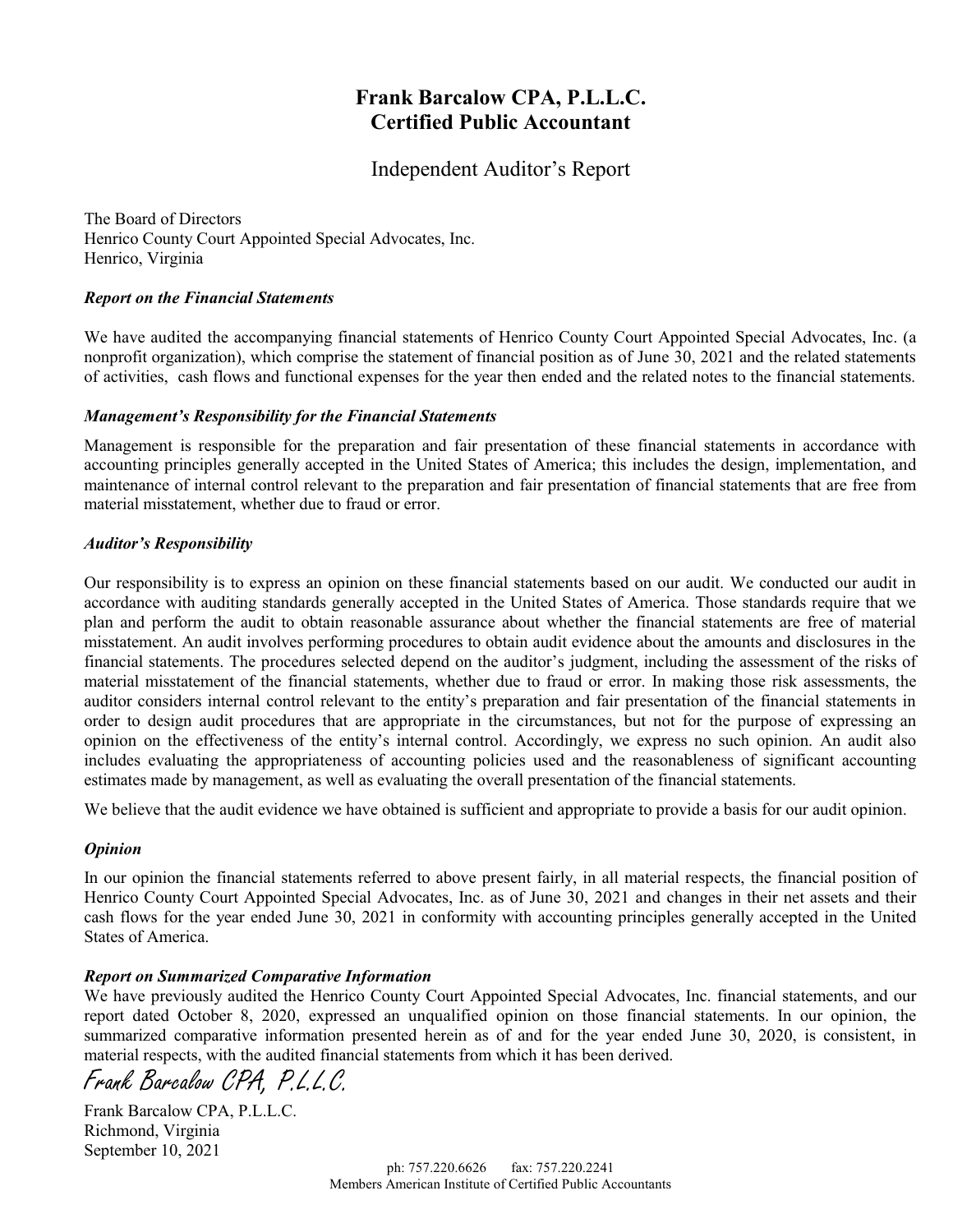# **Henrico County Court Appointed Special Advocates, Inc.** -2-

## **Statement of Financial Position**

#### **June 30, 2021**

**(With summarized financial information for the year ended June 30, 2020)**

|                                         | 2021            | 2020          |
|-----------------------------------------|-----------------|---------------|
| Cash and cash equivalents               | \$<br>842,598   | \$<br>740,897 |
| <b>Investments</b>                      | 279,590         | 215,234       |
| Prepaid expenses                        | 2,050           | 3,033         |
| Grant and other receivables             | 17,500          | 17,757        |
| <b>Total current assets</b>             | 1,141,738       | 976,921       |
| <b>Property and equipment</b>           |                 |               |
| Furniture and equipment                 | 14,129          | 14,129        |
| Less accumulated depreciation           | 12,870          | 10,832        |
| <b>Total property and equipment</b>     | 1,259           | 3,297         |
| <b>Total assets</b>                     | \$<br>1,142,997 | 980,218       |
| <b>Liabilities and net assets</b>       |                 |               |
| <b>Liabilities</b>                      |                 |               |
| Accounts payable                        | \$<br>8,007     | \$<br>11,900  |
| Deferred revenue                        | 40,000          | 68,033        |
| <b>Total liabilities</b>                | 48,007          | 79,933        |
| <b>Net assets</b>                       |                 |               |
| Net assets without donor restrictions   | 1,094,990       | 900,285       |
| <b>Total liabilities and net assets</b> | \$<br>1,142,997 | \$<br>980,218 |

See notes to the financial statements.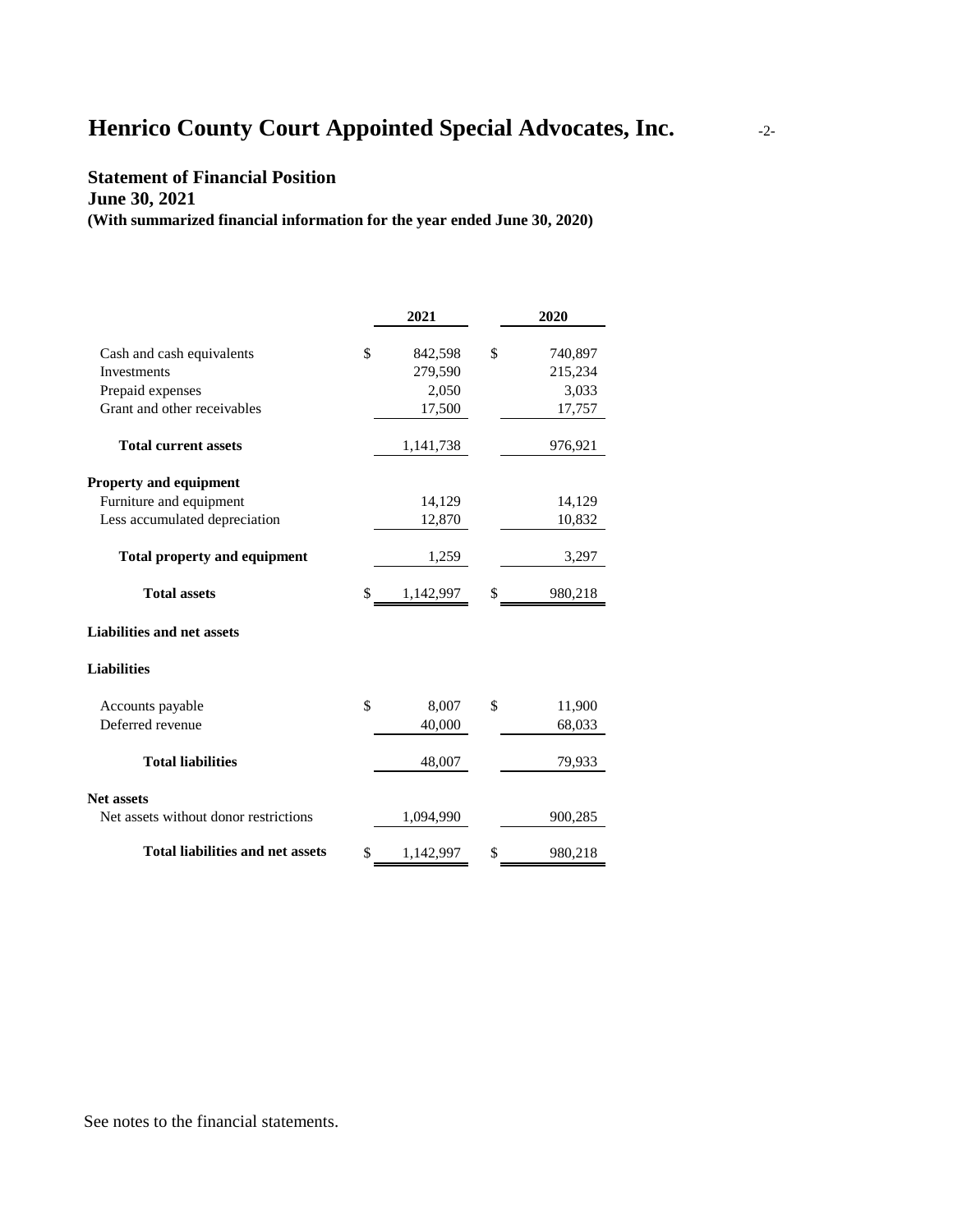# **Henrico County Court Appointed Special Advocates, Inc.** -3-

### **Statement of Activities For the Year Ended June 30, 2021**

**(With summarized financial information for the year ended June 30, 2020)**

|                                               | <b>Net assets</b><br><b>Without Restrictions</b> |               | <b>Net assets</b><br><b>With Restrictions</b> |              | <b>Total</b><br>2021 | <b>Total</b><br>2020 |
|-----------------------------------------------|--------------------------------------------------|---------------|-----------------------------------------------|--------------|----------------------|----------------------|
| <b>Public support and revenue</b>             |                                                  |               |                                               |              |                      |                      |
| Grants                                        | \$<br>215,015                                    | <sup>\$</sup> | 118,858                                       | $\mathbb{S}$ | 333,873 \$           | 343,149              |
| Contributions                                 | 117,098                                          |               |                                               |              | 117,098              | 125,313              |
| In-Kind contributions                         | 43,528                                           |               |                                               |              | 43,528               | 39,400               |
| Special event revenue                         | 80,005                                           |               |                                               |              | 80,005               | 22,592               |
| Interest income                               | 969                                              |               |                                               |              | 969                  | 6,646                |
| Investment income                             | 64,662                                           |               |                                               |              | 64,662               | 6,163                |
| Other income                                  | 710                                              |               |                                               |              | 710                  | 15,599               |
| <b>Total public support and revenue</b>       | 521,987                                          |               | 118,858                                       |              | 640,845              | 558,862              |
| Net assets released from program restrictions | 118,858                                          |               | (118, 858)                                    |              |                      |                      |
| Total public support and revenue              | 640,845                                          |               |                                               |              | 640,845              | 558,862              |
| <b>Expenditures</b>                           |                                                  |               |                                               |              |                      |                      |
| Program services                              | 359,878                                          |               |                                               |              | 359,878              | 340,491              |
| Supporting services                           |                                                  |               |                                               |              |                      |                      |
| General and administrative                    | 52,111                                           |               |                                               |              | 52,111               | 60,690               |
| Fundraising                                   | 34,151                                           |               |                                               |              | 34,151               | 37,216               |
| <b>Total Supporting services</b>              | 86,262                                           |               |                                               |              | 86,262               | 97,906               |
| <b>Total expenditures</b>                     | 446,140                                          |               |                                               |              | 446,140              | 438,397              |
| <b>Change in net assets</b>                   | 194,705                                          |               |                                               |              | 194,705              | 120,465              |
| Net assets at beginning of year               | 900,285                                          |               |                                               |              | 900,285              | 779,820              |
| Net assets at end of year                     | \$<br>1,094,990                                  | \$            |                                               | \$           | 1,094,990 \$         | 900,285              |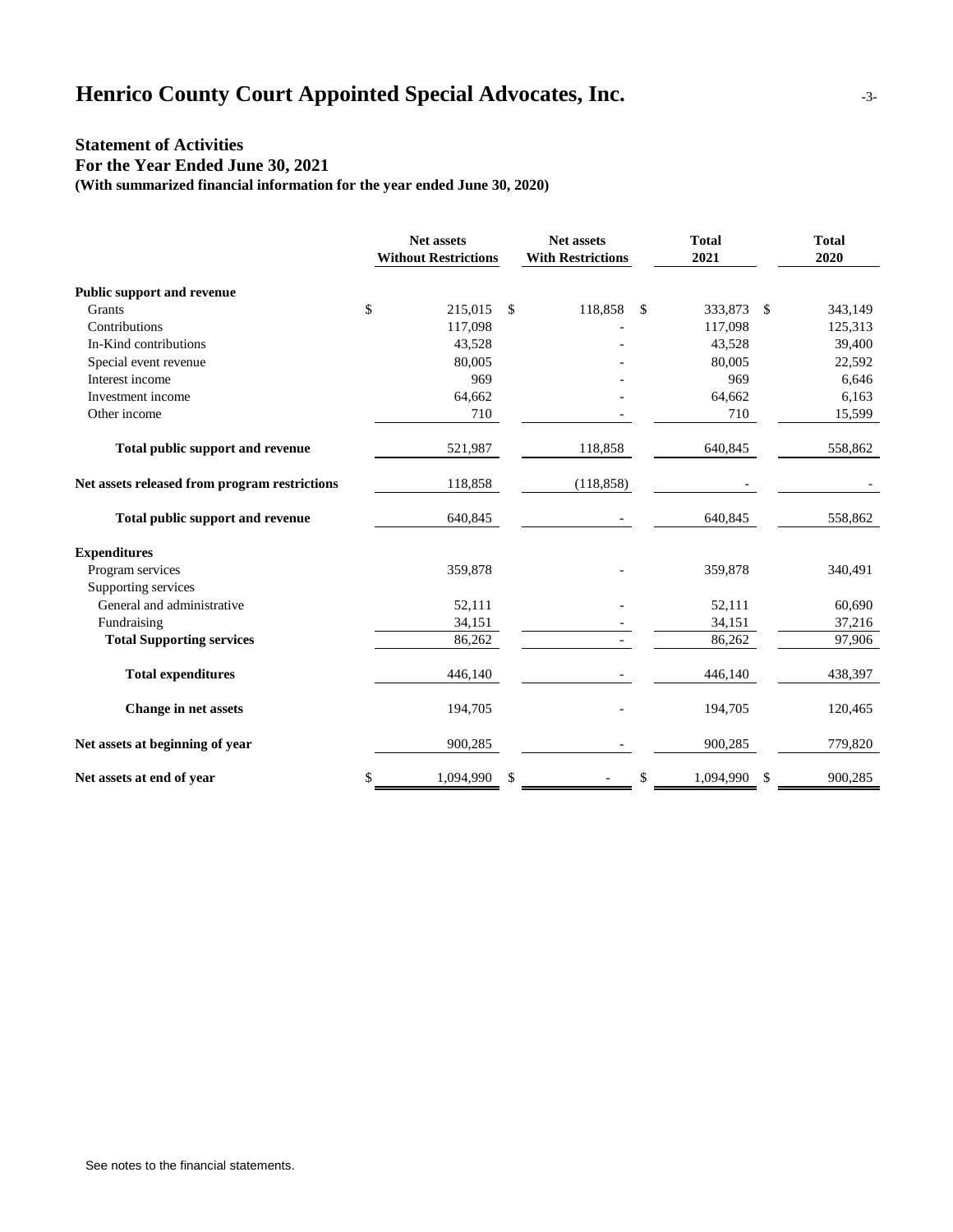# **Henrico County Court Appointed Special Advocates, Inc.** -4-

# **Statement of Cash Flows**

**For the Year Ended June 30, 2021**

**(With comparative financial information for the year ended June 30, 2020)**

|                                                        | 2021         |           | 2020          |
|--------------------------------------------------------|--------------|-----------|---------------|
| <b>Cash flows from operating activities</b>            |              |           |               |
| Change in net assets                                   | $\mathbb{S}$ | 194,705   | \$<br>120,465 |
| Adjustments to reconcile change in net assets          |              |           |               |
| to net cash(used in) provided by operating activities: |              |           |               |
| Depreciation                                           |              | 2,038     | 2,233         |
| Unrealized (gains) losses on sale of investments       |              | (56, 176) | 3,323         |
| Realized (gains) losses on sale of investments         |              |           | (2,063)       |
| Changes in operating assets and liabilities:           |              |           |               |
| (Increase) decrease in prepaid expenses                |              | 983       | 2,231         |
| (Increase) decrease in grant and other receivables     |              | 257       | (17, 132)     |
| Increase (decrease) in accounts payable                |              | (3,894)   | 7,287         |
| Increase (decrease) in deferred revenue                |              | (28,033)  | 12,783        |
| Net cash (used in) provided by operating activities    |              | 109,880   | 129,127       |
| <b>Cash flows from investing activities</b>            |              |           |               |
| Purchase of investments                                |              | (8,179)   | (19, 933)     |
| Sales of investments                                   |              |           | 2,980         |
| Net cash (used in) provided by investing activities    |              | (8,179)   | (16,953)      |
| Net increase (decrease) in cash and cash equivalents   |              | 101,701   | 112,174       |
| Cash and cash equivalents at beginning of year         |              | 740,897   | 628,723       |
| Cash and cash equivalents at end of year               | \$           | 842,598   | \$<br>740,897 |
| Supplemental disclosures of cash flow information      |              |           |               |
| Noncash transactions - donated services                | \$           |           | \$            |
| Noncash transactions - donated facilities              |              | 43,528    | 39,400        |
| Total noncash transactions                             | \$           | 43,528    | \$<br>39,400  |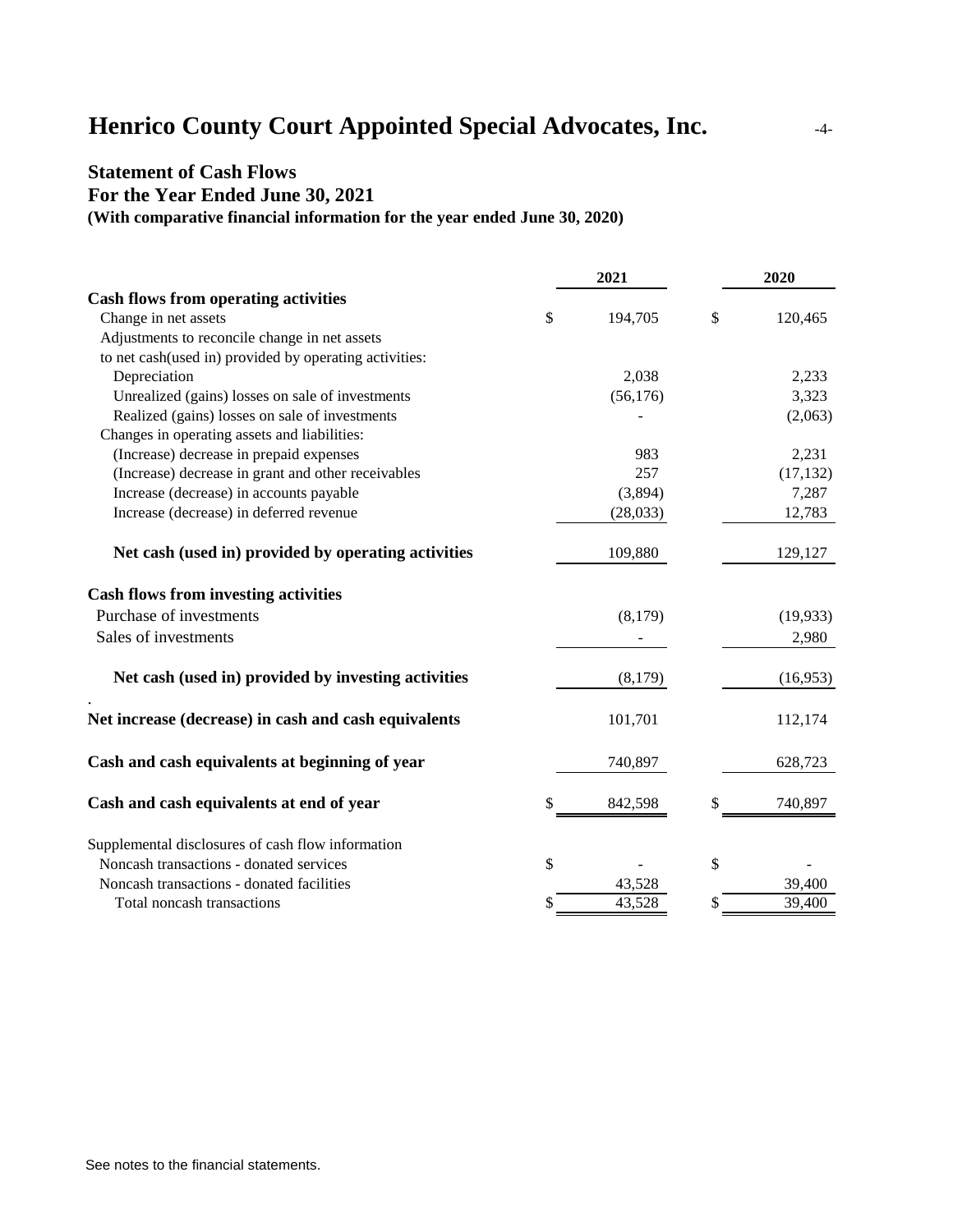# **Henrico County Court Appointed Special Advocates, Inc.** -5-

# **Statement of Functional Expenses**

# **For the Year Ended June 30, 2021**

**(With summarized financial information for the year ended June 30, 2020)**

|                                    | Program                  | <b>Management</b> |                    |     | 2021         | 2020          |
|------------------------------------|--------------------------|-------------------|--------------------|-----|--------------|---------------|
|                                    | <b>Services</b>          | and General       | <b>Fundraising</b> |     | <b>Total</b> | <b>Total</b>  |
| Salaries                           | 258,979                  | \$<br>31,832      | \$<br>30,747       | \$. | 321,558      | \$<br>318,033 |
| Payroll taxes                      | 19,962                   | 2,454             | 2,370              |     | 24,786       | 24,397        |
| Retirement                         | 3,265                    | 401               | 388                |     | 4,054        |               |
| <b>Total salaries and benefits</b> | 282,206                  | 34,687            | 33,505             |     | 350,398      | 342,430       |
| Supplies and communications        | 4,070                    | 500               | 483                |     | 5,053        | 4,898         |
| Postage and shipping               | 960                      | 61                | 163                |     | 1,184        | 284           |
| Printing and promotion             | 392                      |                   |                    |     | 392          | 1,661         |
| Professional fees                  | $\overline{\phantom{a}}$ | 13,853            |                    |     | 13,853       | 6,747         |
| Travel                             | 395                      |                   |                    |     | 395          | 439           |
| Education and outreach             | 28,689                   |                   |                    |     | 28,689       | 31,728        |
| Donated facilities                 | 41,128                   |                   |                    |     | 41,128       | 37,000        |
| Insurance                          | ۰                        | 1,194             |                    |     | 1,194        | 687           |
| Special events                     |                          |                   |                    |     |              | 9,061         |
| Miscellaneous                      |                          | 1,816             |                    |     | 1,816        | 1,229         |
| Depreciation                       | 2,038                    |                   |                    |     | 2,038        | 2,233         |
| <b>Total expenses</b>              | 359,878                  | \$<br>52,111      | \$<br>34,151       | \$  | 446,140      | \$<br>438,397 |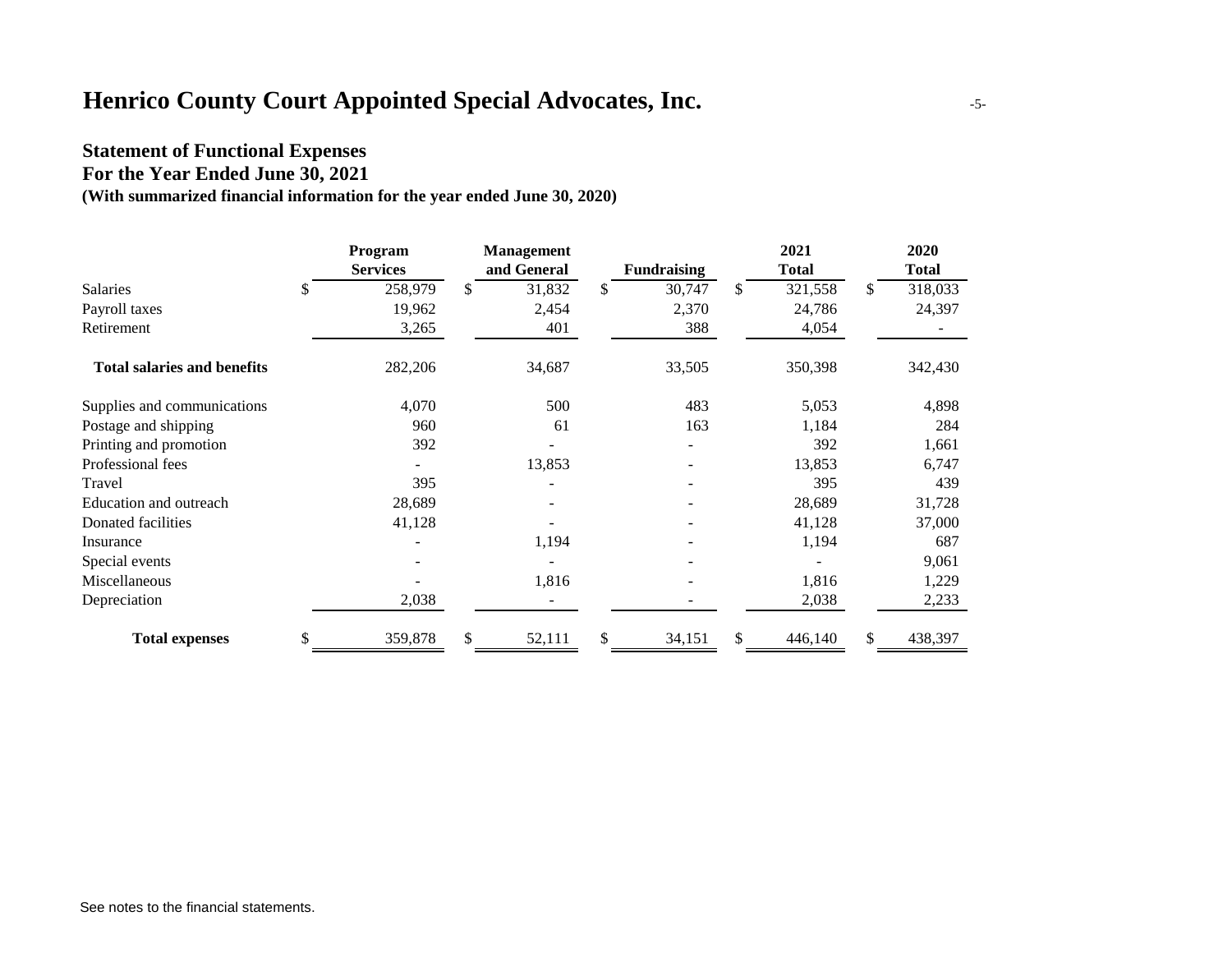# **Henrico County Court Appointed Special Advocates, Inc.** -6-

**Notes to Financial Statements June 30, 2021** 

### **Note 1 – Nature of organization**

The Henrico County Court Appointed Special Advocates, Inc. (Organization) is a non-stock corporation committed to advocating the best interests of children involved in the Juvenile and Domestic Relations District Court process. The CASA program recruits, trains, and supervises competent volunteers dedicated to representing the needs of abused and neglected children, as well as other children in juvenile dependency proceedings. The program promotes safe, permanent homes for children and seeks to educate the community concerning the needs of abused and neglected children. A significant level of annual financial support is provided through the government award programs which require CASA to adhere to certain compliance requirements.

## **Note 2 - Summary of significant accounting policies**

#### *Method of Accounting*

The financial statements of Henrico County Court Appointed Special Advocates, Inc., have been prepared on the accrual basis of accounting in accordance with accounting principles generally accepted in the United States of America.

### *Basis of accounting and presentation*

The accompanying financial statements have been prepared on the accrual basis of accounting in accordance with generally accepted accounting principles. Under generally accepted accounting principles of the United States, the Organization is required to report information regarding its financial position and activities according to two classes of net assets: net assets without donor restrictions and net assets with donor restrictions.

Net assets with donor restrictions consist of assets whose use is limited by donor-imposed stipulations, that can be fulfilled by the actions of the Organization pursuant to those stipulations or that expire by the passage of time. Net assets without donor restrictions are assets that are no subject to or are no longer subject to donor-imposed stipulations.

#### *Estimates*

The preparation of financial statements in conformity with U.S. generally accepted accounting principles requires management to make estimates and assumptions that affect certain reported amounts and disclosures. Accordingly, actual results could differ from those estimates.

#### *Cash equivalents*

For purposes of the statement of cash flows, the Organization considers all highly liquid debt instruments originally purchased with a maturity of three months or less to be cash equivalents.

### *Property and equipment*

Property and equipment is carried at cost and depreciated under the straight-line method over the estimated useful lives of the assets, ranging from five to seven years. The Organization capitalizes equipment purchased with a cost exceeding \$500. Any expenditures under \$500 are expensed as incurred. Donated equipment is recorded at fair market value.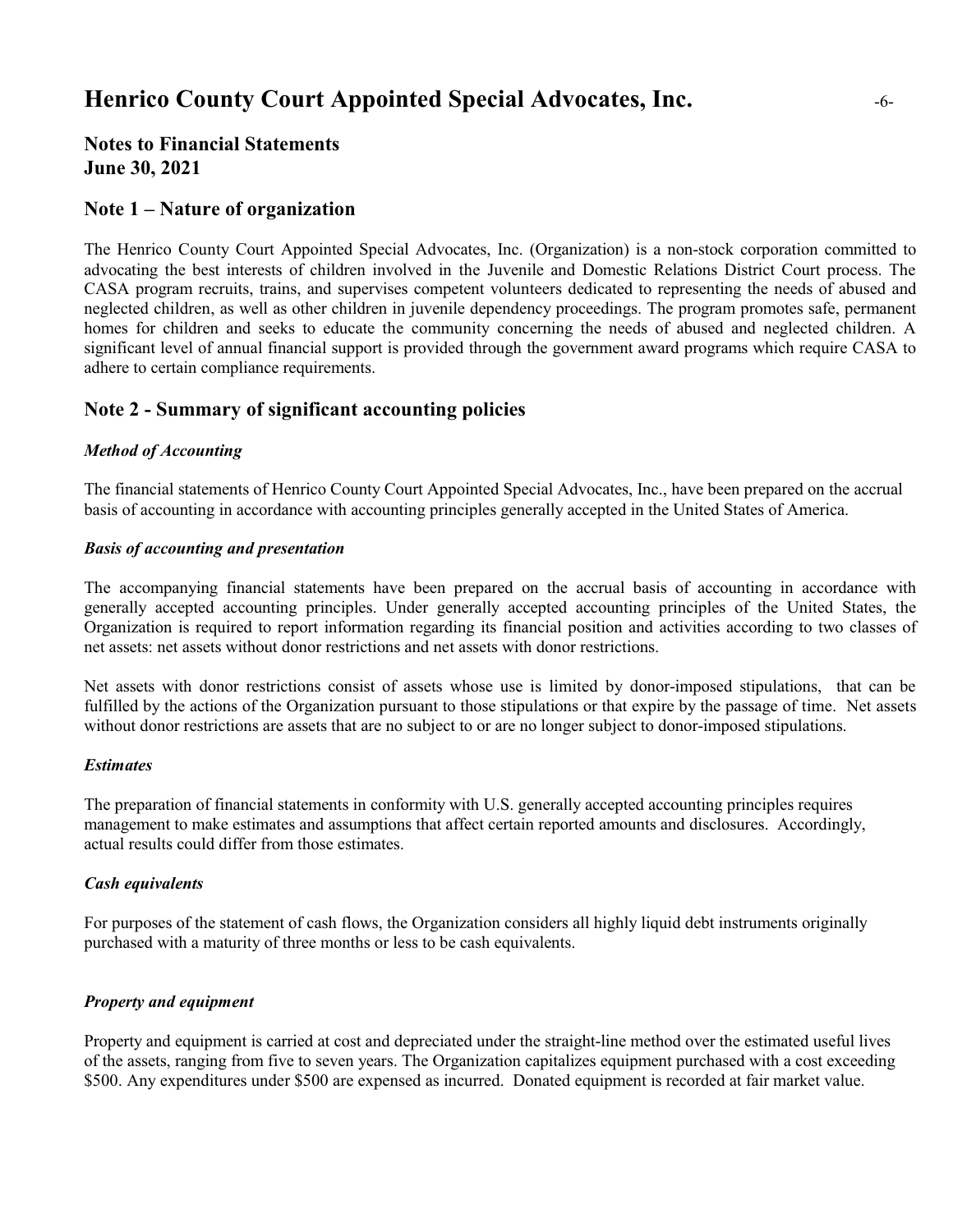# **Henrico County Court Appointed Special Advocates, Inc.** -7-

**Notes to Financial Statements June 30, 2021** 

## **Note 2 - Summary of significant accounting policies (continued)**

### *Investments*

Investments are composed of debt and equity securities. Investments in marketable securities and in debt securities with readily determinable fair values are reported at their fair values in the statement of financial position. Fair values are based upon quoted market prices. Donated investments are recorded at fair value as of the date received by the Organization.

#### *Contributions*

Contributions received are recorded as net assets with donor restrictions or net assets without donor restrictions, depending on the existence and/or nature of any donor restrictions. Donated contributions are recorded at the fair value on the date of the gift.

All donor-restricted support is reported as an increase to net assets with donor restrictions, depending on the nature of the restriction. When a restriction expires (that is, when a stipulated time restriction ends or purpose restriction is accomplished), net assets with donor restrictions are reclassified to unrestricted net assets and reported in the statement of activities as net assets released from restrictions.

#### *Donated services, equipment and facilities*

Donated facilities, equipment, and/or services are included in contributions, at fair market value as of the date of donation.

The Organization's volunteers comprised of business professionals and others committed to the Organization's mission have made significant contributions of their time to the Organization's program and supporting services. The value of such volunteers' services has not been reflected in the accompanying financial statements as it does not meet the criteria for revenue recognition. Volunteers hours unrecorded in the financial statement amounted to approximately 9,471 for the year ended June 30, 2021. The Commonwealth of Virginia has valued the time contributed by the Organization to the State at approximately \$270,000. The Organization recognizes donated facilities as support. This support is based upon use of office space as provided to the Organization by the County of Henrico at no cost. The value is recorded as income and expense in the Statement of Activities. The value is based on the current rental value of office space and amounted to \$41,128 for the year ended June 30, 2021.

Other donated services were recorded at fair market value totaled \$2,400 as of June 30, 2021 and are included in the Statement of Activities.

The Organization also held an event during 2021, of which approximately a value of \$37,000 of services was provided. As the amounts could not be currently measured, this value was not included in the financial statements.

#### *Income taxes*

The Organization is exempt from federal and state income taxes under Section  $501(c)(3)$  of the internal Revenue Code respectively, and is not considered a private foundation within the meaning of section 509(a) of the code. In addition, Henrico County Court Appointed Special Advocates, Inc., qualifies for the charitable contribution deduction under Section 170(b)(1)(A) and has been classified as an organization that is not a private foundation. The Organization's income tax returns are potentially subject to examination by the Internal Revenue Service generally for three years after being filed.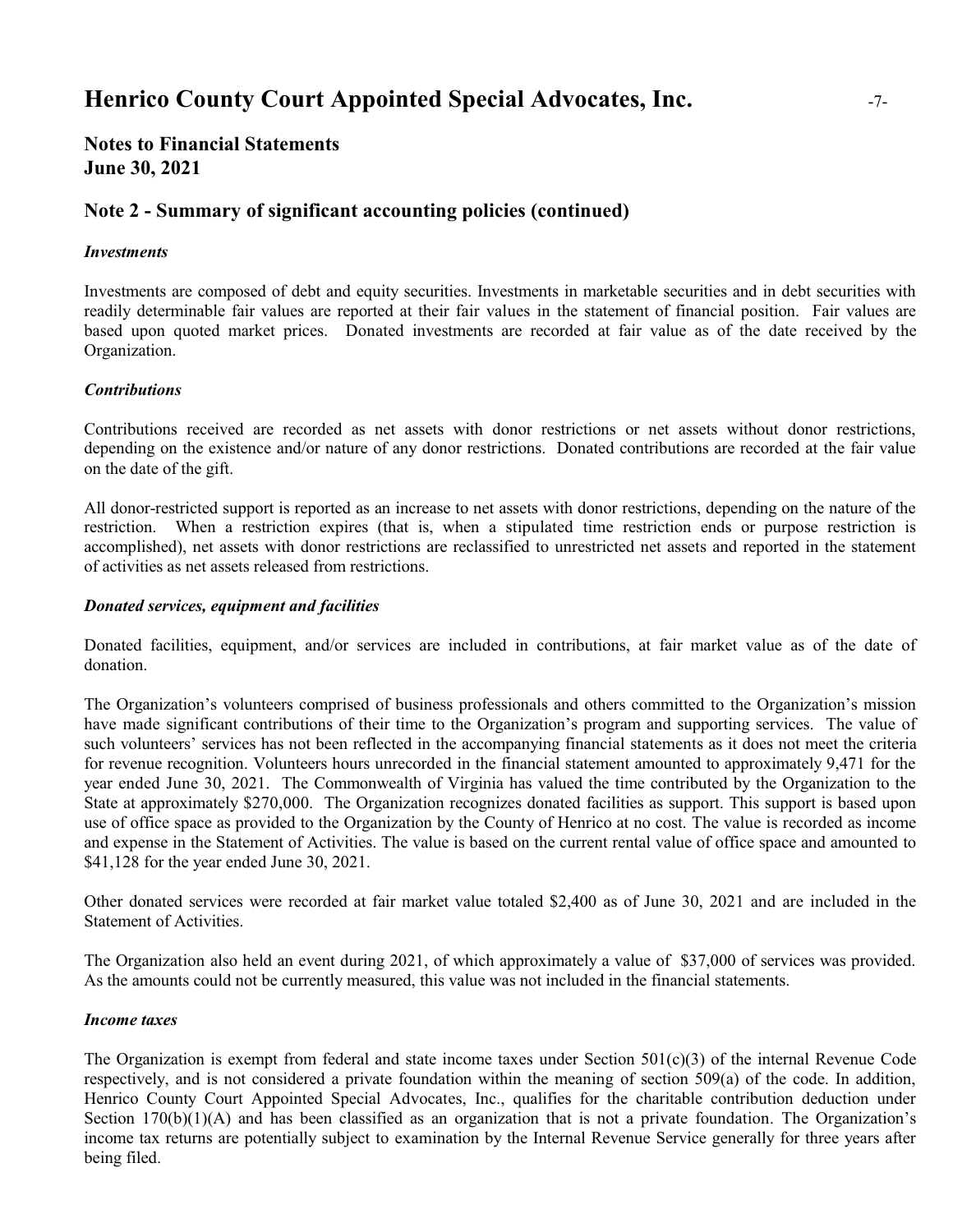# **Henrico County Court Appointed Special Advocates, Inc.** -8-

# **Notes to Financial Statements June 30, 2021**

# **Note 2 - Summary of significant accounting policies (concluded)**

### *Deferred revenue*

Sponsorships or grant income received for future periods are recognized ratably over the period to which they apply.

### *Functional expenses*

The costs of providing the various programs and supporting activities have been summarized on a functional basis in the Statement of Functional Expenses. Accordingly, costs have been allocated among the program and supporting services benefitted. The expenses that are allocated are compensation and benefits, which are allocated on the basis of estimates of time and effort; occupancy costs, office supplies, and depreciation, which are allocated on an estimate of usage.

### *Reclassifications*

Certain prior year balances may have been reclassified to conform to current year presentation.

## **Note 3 – Concentration of credit risk**

Financial instruments that potentially subject the Organization to concentration of credit risk consist principally of cash and cash equivalents. Cash and cash equivalents are maintained in a financial institutions and are insured by the Federal Deposit Insurance Corporation up to \$250,000. Management believes there are no significant credit risks from receivables as they are primarily due from grant funding.

## **Note 4 – Investments**

Investments as of June 30, 2021 and 2020 are as followed: 2021

|                              | Cost                    | Fair Value    | Unrealized<br>Appreciation<br>(Depreciation) |
|------------------------------|-------------------------|---------------|----------------------------------------------|
| Bond funds                   | $\mathcal{S}$<br>73 714 | \$<br>83 108  | \$<br>9 3 9 4                                |
| Equities and options         | -                       | 2 1 5 7       | 2 1 5 7                                      |
| Equity funds                 | 149 794                 | 194 325       | 44 5 3 1                                     |
|                              | \$<br>223 508           | \$<br>279 590 | \$.<br>56 082                                |
|                              |                         |               | 2020                                         |
|                              |                         | Unrealized    |                                              |
|                              |                         |               | Appreciation                                 |
|                              | Cost                    | Fair Value    | (Depreciation)                               |
| Bond funds                   | \$<br>51 539            | \$<br>54 732  | \$<br>3 1 9 3                                |
| <b>Exchange Traded Funds</b> | 12 5 12                 | 15 305        | 2 7 9 3                                      |
| Equity funds                 | 151 133                 | 145 197       | 5 9 3 6 )                                    |
|                              | \$<br>215 184           | \$<br>215 234 | \$<br>50                                     |
|                              |                         |               |                                              |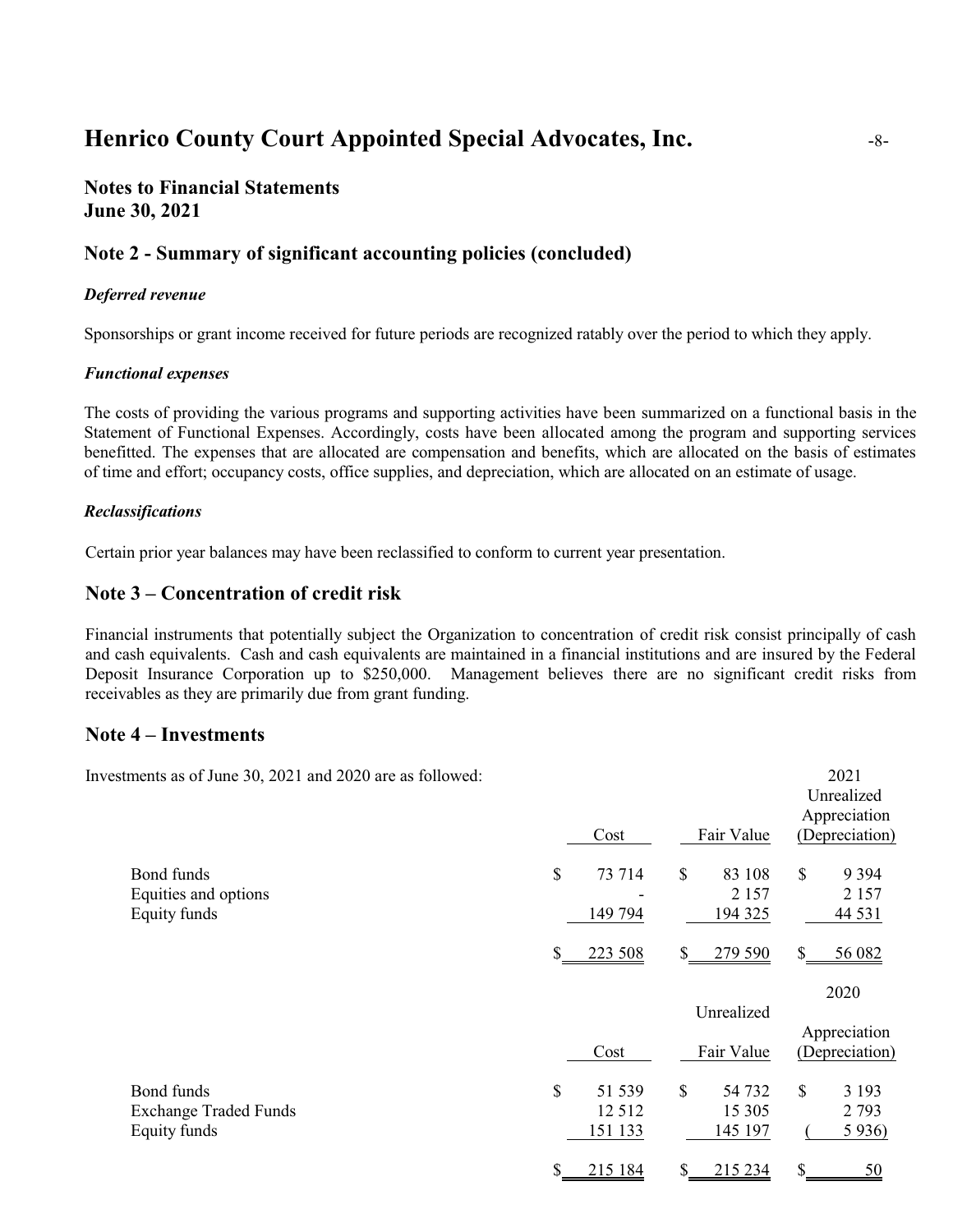# **Henrico County Court Appointed Special Advocates, Inc.** -9-

**Notes to Financial Statements June 30, 2021**

## **Note 4 – Investments (concluded)**

Investment income included unrealized losses of \$0, unrealized gains of \$56,176 and investment income of \$8,486 which is included in investment income of \$64,662 in the Statement of Activities as of June 30, 2021. Investment income included unrealized losses of \$3,323, realized gains of \$2,063 and investment income of \$7,423 which is included in investment income of \$6,163 in the Statement of Activities as of June 30, 2020.

## **Note 5 – Net assets with restrictions**

Net assets with restrictions are balances available for programs as designated by the donors for events or programs.

Total net assets released from restrictions totaled \$118,858 in 2021 related to purpose and time restrictions.

## **Note 6 - Subsequent Events**

In preparing these financial statements, the Organization has evaluated events and transactions for potential recognition or disclosure through September 10, 2021, the date the financial statements were issued.

### **Note 7 - Fair value measurements**

The Organization records fair value adjustments to certain assets and liabilities to determine fair value disclosures. The fair value of certain assets and liabilities is an exit price, representing the amount that would be received to sell and asset or paid to transfer a liability in an orderly transaction between market participants.

Three levels of the fair value hierarchy are as follows:

Level 1 - Valuation is based on quoted price in active markets for identical assets and liabilities.

Level 2 - Valuation is based on observable inputs including quoted prices in active markets for similar assets and liabilities, quoted prices for identical or similar assets and liabilities in less active markets, and model-based valuation techniques for which significant assumptions can be derived primarily from or corroborated by observable data in the market.

Level 3 - Valuation is based on model-based techniques that use one or more significant inputs or assumptions that are unobservable in the market.

All investments and liabilities were measured at fair value by level one valuation, because they generally provide the most reliable evidence of fair value

## **Note 8 - Future accounting pronouncements**

In February 2016, *Financial Accounting Standards Board* (FASB) issued new guidance over leases which requires that all leasing activity with terms greater than one year be recognized on the statement of financial position with a right of use asset and a lease liability. The asset and corresponding liability will be calculated based upon the present value of lease payments. The new standard will be effective for periods beginning after December 2021.